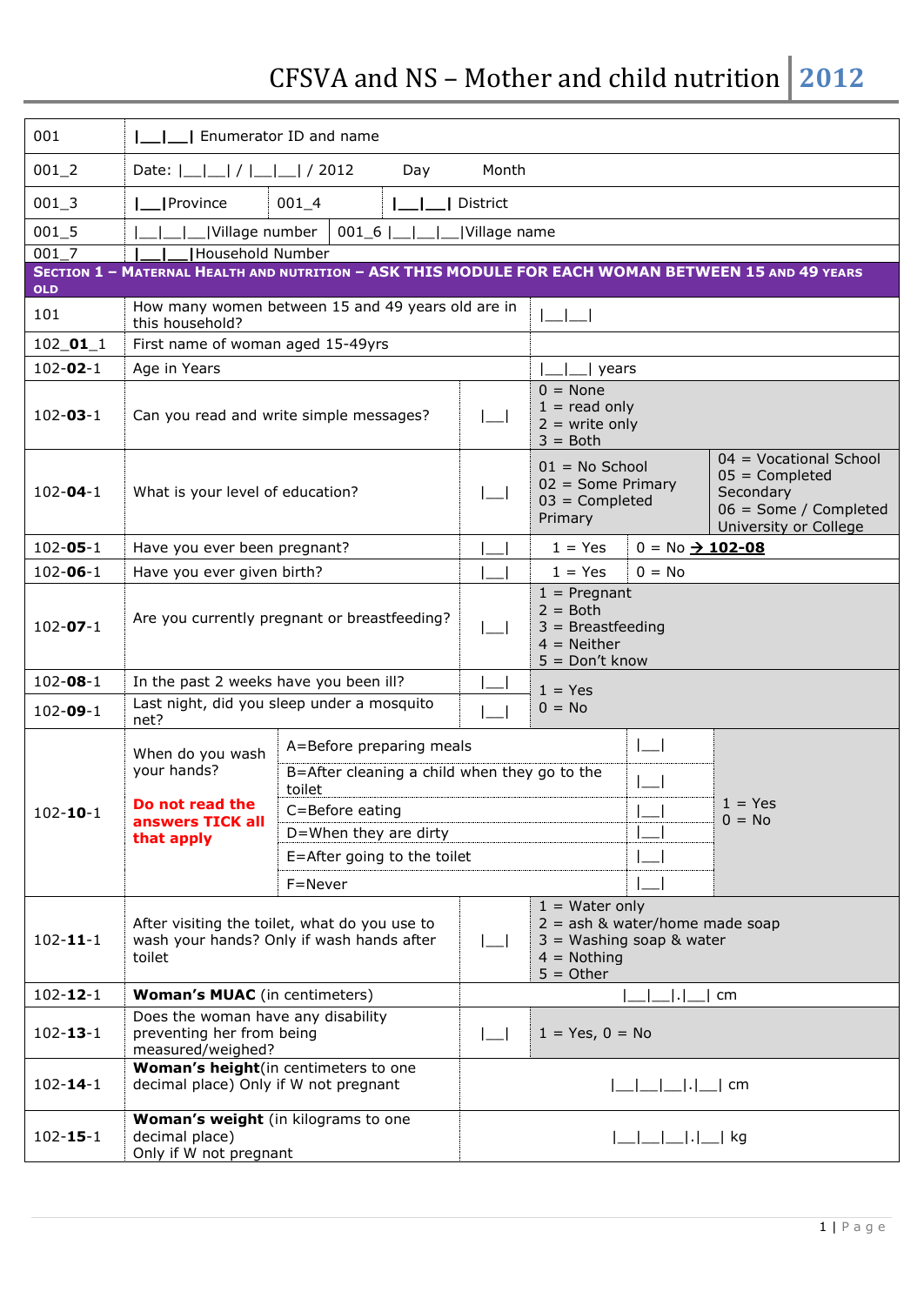|                    | <b>SECTION 2 - CHILD HEALTH, NUTRITION AND FEEDING PRACTICES</b><br>ASK THIS MODULE FOR EACH CHILD <59 MONTHS IF NO CHILDREN, TERMINATE QUESTIONNAIRE |                            |                                                                                                                                                                                                                  |                                                                                                                     |  |  |  |
|--------------------|-------------------------------------------------------------------------------------------------------------------------------------------------------|----------------------------|------------------------------------------------------------------------------------------------------------------------------------------------------------------------------------------------------------------|---------------------------------------------------------------------------------------------------------------------|--|--|--|
| 201                | How many children <59 months are in this<br>household?                                                                                                |                            |                                                                                                                                                                                                                  |                                                                                                                     |  |  |  |
| $202 - 01 - 1$     | First name of child <59 months                                                                                                                        |                            |                                                                                                                                                                                                                  | .                                                                                                                   |  |  |  |
| $202 - 02 - 1 - 1$ | Are you the mother of [Name]                                                                                                                          |                            | $1 = Yes$<br>$2 = No$ , father<br>$3 = No$ , other close family<br>$4 = No$ , caregiver                                                                                                                          | $5 = No$ , other 202-02-2-1 specify                                                                                 |  |  |  |
| $202 - 03 - 1$     | Mothers ID no. (see previous<br>section i.e. 1,2 or 3).                                                                                               |                            | =number from previous section<br>88=missing at interview<br>$99 = dead$                                                                                                                                          |                                                                                                                     |  |  |  |
| $202 - 04 - 1$     | Is (NAME)'s birth card available?                                                                                                                     |                            | $0 = No, 1 = Yes$                                                                                                                                                                                                |                                                                                                                     |  |  |  |
| $202 - 05 - 1$     | Date of Birth from the Medical<br>Card                                                                                                                |                            |                                                                                                                                                                                                                  |                                                                                                                     |  |  |  |
| $202 - 06 - 1$     | if NOT Birth month                                                                                                                                    |                            | $(Jan = 1  Dec = 12)$                                                                                                                                                                                            |                                                                                                                     |  |  |  |
| $202 - 07 - 1$     | Birth year                                                                                                                                            |                            |                                                                                                                                                                                                                  |                                                                                                                     |  |  |  |
| $202 - 08 - 1$     | Child's age in months (record age in completed<br>months)                                                                                             |                            | $\Box$                                                                                                                                                                                                           |                                                                                                                     |  |  |  |
| $202 - 09 - 1$     | Child sex?                                                                                                                                            |                            | $1 = Male$<br>$2 =$ Female                                                                                                                                                                                       |                                                                                                                     |  |  |  |
| $202 - 10 - 1$     | Has [NAME] ever been breastfed?                                                                                                                       | $\Box$                     | $1 = No \rightarrow skip to 202-11$<br>2 = Yes, within hours from birth $\rightarrow$ 202-10-2-A<br>$3 = Yes$ , within days from birth $\rightarrow$ 202-10-2-B<br>$4 =$ Don't know $\rightarrow$ skip to 202-11 |                                                                                                                     |  |  |  |
| $202 - 10 - 2$     | How long after birth was [NAME]<br>first put to the breast?                                                                                           | $A$ - $\Box$<br>$B-I$ $II$ | If less than 1 hour, write 00.<br>If less than 24 hours, record hours.<br>Hours<br>Otherwise, record days. Write 99 if don't<br> Days<br>know                                                                    |                                                                                                                     |  |  |  |
| $202 - 11 - 1$     | In the first six months after delivery, was<br>[NAME] given anything to drink or other food<br>other than breast milk?                                |                            |                                                                                                                                                                                                                  | $1 = Yes$<br>$0 = No$                                                                                               |  |  |  |
| $202 - 12 - 1$     | Is [NAME] still being breastfed?                                                                                                                      |                            |                                                                                                                                                                                                                  | $1 = Yes$<br>$0 = No$                                                                                               |  |  |  |
| $202 - 13 - 1$     | When [NAME] was born, was he/she                                                                                                                      |                            |                                                                                                                                                                                                                  | $4 =$ Smaller than<br>$1 =$ Very large<br>$2 =$ Larger than<br>normal<br>$5 =$ very small<br>normal<br>$3 = Normal$ |  |  |  |
| $202 - 14 - 1$     | Has [NAME] ever received a vitamin A (drops)                                                                                                          |                            |                                                                                                                                                                                                                  | $0 = No$<br>$1 = Yes$<br>$2 = Don't know$                                                                           |  |  |  |
| $202 - 15 - 1$     | Has [NAME] been ill in the last 2weeks?                                                                                                               |                            |                                                                                                                                                                                                                  | $1 = Yes$<br>$0 = No \rightarrow skip to 202-20$<br>2= Don't know <sub>2</sub> skip to 202-20                       |  |  |  |
| $202 - 16 - 1$     | Has [NAME] been ill with a fever at any time in the past 2 weeks?                                                                                     |                            |                                                                                                                                                                                                                  |                                                                                                                     |  |  |  |
| $202 - 17 - 1$     | Has [NAME] been ill with a cough at any time in the past 2 weeks?                                                                                     |                            |                                                                                                                                                                                                                  | $1 = Yes$                                                                                                           |  |  |  |
| $202 - 18 - 1$     | Has [NAME] been ill with diarrhea at any time in the past 2 weeks?<br>$0 = No$                                                                        |                            |                                                                                                                                                                                                                  |                                                                                                                     |  |  |  |
| $202 - 19 - 1$     | If the child was sick in the previous 2weeks, was [NAME] seen at a<br>$2 = Don't know$<br>health facility during the illness?                         |                            |                                                                                                                                                                                                                  |                                                                                                                     |  |  |  |
| $202 - 20 - 1$     | Has [NAME] received deworming tablets in the last 6 months?                                                                                           |                            |                                                                                                                                                                                                                  |                                                                                                                     |  |  |  |
| $202 - 21 - 1$     | Child height/length (in centimeters, with one decimal place)<br>  cm<br>Only if child >6-59 months                                                    |                            |                                                                                                                                                                                                                  |                                                                                                                     |  |  |  |
| $202 - 22 - 1$     | Child measurement made lying or standing? (If < $85cm < 24$ months, must be<br>$1 = Lying, 2 =$<br>lying down)<br>Standing                            |                            |                                                                                                                                                                                                                  |                                                                                                                     |  |  |  |
| $202 - 23 - 1$     | Child MUAC (in centimeters) Only if child >6-59 months<br>cm                                                                                          |                            |                                                                                                                                                                                                                  |                                                                                                                     |  |  |  |
| $202 - 24 - 1$     | Child weight(enter weight in kilograms, with one decimal place)<br>kg<br>Only if child >6-59 months                                                   |                            |                                                                                                                                                                                                                  |                                                                                                                     |  |  |  |
| $202 - 25 - 1$     | Does the child have bilateral pitting oedema?<br>$1 = Yes, 0 = No$                                                                                    |                            |                                                                                                                                                                                                                  |                                                                                                                     |  |  |  |
| $202 - 26 - 1$     | Is the child presently enrolled in a selective feeding program?                                                                                       |                            |                                                                                                                                                                                                                  |                                                                                                                     |  |  |  |
| $202 - 27 - 1$     | IF yes, which one?                                                                                                                                    |                            |                                                                                                                                                                                                                  | $1 =$ Therapeutic feeding program (hospitalized)<br>$2 =$ Supplementary feeding program                             |  |  |  |